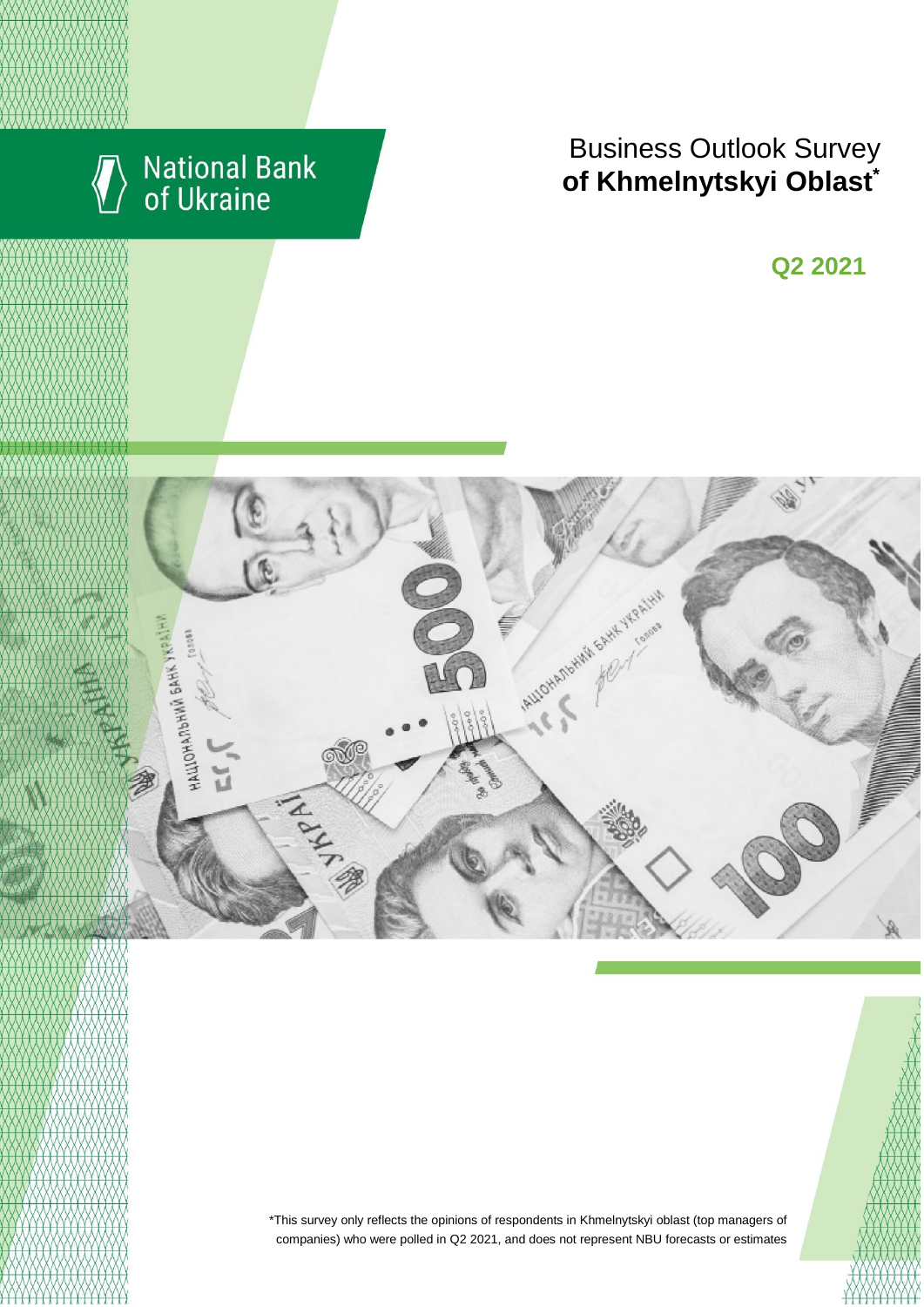**A survey carried out in Khmelnytskyi oblast in Q2 2021 showed that respondents expected a drop in the output of Ukrainian goods and services and had negative expectations for the performance of their companies** over the next 12 months. They expected that prices would continue to rise. Depreciation expectations were high.

**The top managers of companies said they expected that over the next 12 months:**

- **the output of Ukrainian goods and services would drop** (such expectations have been reported for six quarters in a row): the balance of expectations was (-7.1%) (one of the lowest figures among the regions), compared to (-14.3%) in Q1 2021 (Figure 1). Companies across Ukraine expected the output of Ukrainian goods and services to increase: the balance of responses was 15.9%
- **prices for consumer goods and services would continue to grow**: 57.1% of respondents expected the inflation rate not to exceed 7.5% (compared to 60.0% in the previous quarter and 54.2% across Ukraine). Respondents referred to production costs and global prices (the impact of this factor was reported to have increased) as **the main inflation drivers** (Figure 2)
- **the domestic currency would depreciate significantly:** a total of 71.4% of respondents (compared with 80.0% in the previous quarter) expected the hryvnia to weaken against the US dollar, the figure across Ukraine being 63.6%
- **the financial and economic standings of their companies would deteriorate:** the balance of expectations was (- 15.4%) (the lowest figure across the regions) compared with 0.0% in the previous quarter. Companies across Ukraine expected their financial and economic standings to improve, the balance of responses being 18.3% (see Table)
- **total sales would decrease:** the balance of responses was (-14.3%), compared with (-21.4%) in Q1 2021. At the same time, external sales were expected to increase significantly: the balance of responses was 14.3% (compared with (- 12.5%) in Q1 2021). Overall, companies across Ukraine expected sales to increase, the balances of responses being 21.0% for each
- **both investment in construction and in machinery, equipment, and tools would increase noticeably:** the balances of responses were 23.1% and 16.7% respectively (compared to (-20.0%) and 0.0% respectively in Q1 2021). The balances of responses across Ukraine were 6.4% and 16.9% respectively (see Table)
- **staff numbers would decrease**: the balance of responses was (-16.7%), compared with (-21.4%) in the previous quarter and (-1.0%) across Ukraine (Figure 4)
- **purchase and selling prices would increase at a fast pace:** the balances of responses were 92.9% and 46.2% respectively, compared with 86.7% and 60.0% respectively in the previous quarter (Figure 6). Energy prices, raw material and supplies prices, and wage costs were referred to as the main selling price drivers (Figure 7)
- **per-unit production costs** and **wage costs per staff member would increase rapidly:** the balances of responses were 84.6% and 66.7% respectively (compared with 66.7% and 46.7% in Q1 2021) (Figures 4 and 6).

Respondents said that high energy prices and a lack of working assets (the impact of this factor was reported to have increased) were **the main drags on the ability of their companies to boost production** (Figure 5).

**Respondents reported slightly lower expectations of an increase in their borrowing needs** in the near future (Figure 8). A total of 64.3% of respondents planned to take out bank loans only in the domestic currency. Respondents said that bank lending standards had been unchanged (Figure 9). Respondents referred to complicated paperwork, collateral requirements and high loan rates as the main factors deterring them from taking out loans (Figure 10).

**All respondents** said that they **had encountered no difficulties in effecting transactions with funds deposited in bank accounts** (97.5% across Ukraine).

#### **Assessments of financial and economic standings as of the time of the survey** (Figure 3)

- **Companies assessed their current financial and economic standings as satisfactory:** the balance of responses was 0.0% compared with 13.3% in the previous quarter. Across Ukraine, respondents assessed the current financial and economic standings of their companies as good: the balance of responses was 6.0%.
- **Finished goods stocks were assessed as lower than normal**: the balance of responses was (-22.2%), compared with (-10.0%) in Q1 2021.
- **Companies in the oblast had sufficient unutilized production capacity to meet any unexpected rise in demand**: the balance of responses was 27.3%, compared to 21.4% in the previous quarter.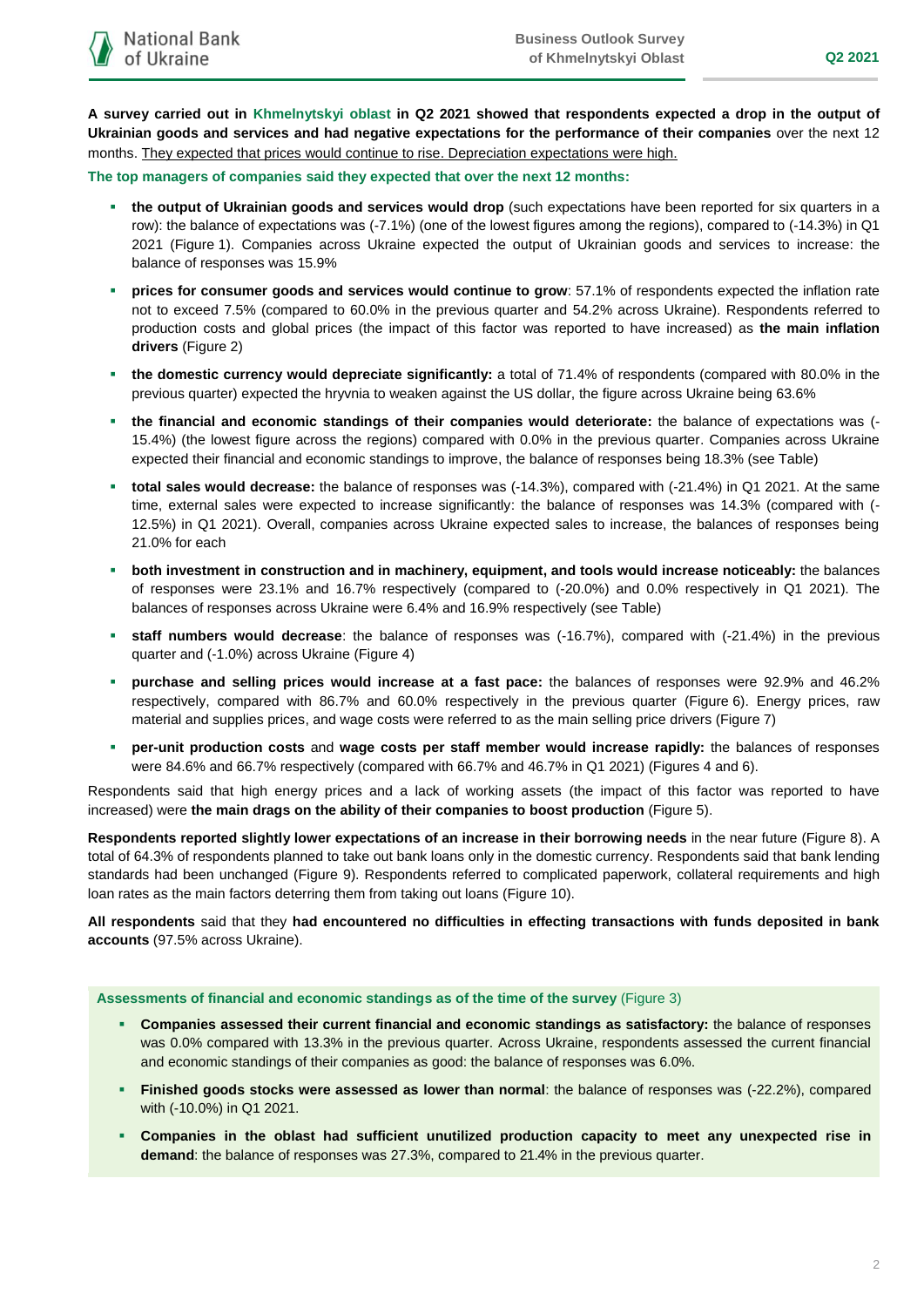#### **Survey Details1,2**



- Period: 6 May through 2 June 2021.
- A total of 14 companies were polled.
- A representative sample was generated on the basis of the agricultural sector.



## **Business Outlook Index for Next 12 Months in Terms of Oblasts<sup>3</sup> , %**

\*a quartile is the value of the BOI where an ordered sample is divided into four equal-sized subgroups

\*\*a median is the value of the BOI in the middle of an ordered sampled where the sample is divided into two equal-sized subgroups

| <b>Expectations over next 12 months for</b>   | <b>Balances of responses, %</b> |         |         |         |                   |
|-----------------------------------------------|---------------------------------|---------|---------|---------|-------------------|
|                                               | Q <sub>2</sub> 2 <sub>0</sub>   | Q3 20   | Q4 20   | Q1 21   | Q <sub>2</sub> 21 |
| Financial and economic standings              | 7.1                             | $-20.0$ | 0.0     | 0.0     | $-15.4$           |
| <b>Total sales</b>                            | $-21.4$                         | $-13.3$ | $-6.7$  | $-21.4$ | $-14.3$           |
| Investment in construction                    | $-15.4$                         | $-23.1$ | $-7.1$  | $-20.0$ | 23.1              |
| Investment in machinery, equipment, and tools | $-14.3$                         | $-14.3$ | $-13.3$ | 0.0     | 16.7              |
| Staff numbers                                 | $-7.1$                          | $-33.3$ | $-26.7$ | $-21.4$ | $-16.7$           |

### **Table. The Business Outlook Index of Companies in Khmelnytskyi Oblast and Its Components**

1

<sup>1</sup> This sample was generated in proportion to the contribution of each oblast and each economic activity to Ukraine's gross value added.

<sup>2</sup> Data for totals and components may be subject to rounding effects.

<sup>&</sup>lt;sup>3</sup> The business outlook index (BOI) is an aggregate indicator for expected business performance over the next 12 months. It is calculated using the balances of respondents' responses regarding changes in the financial and economic standings of their companies and future economic activity.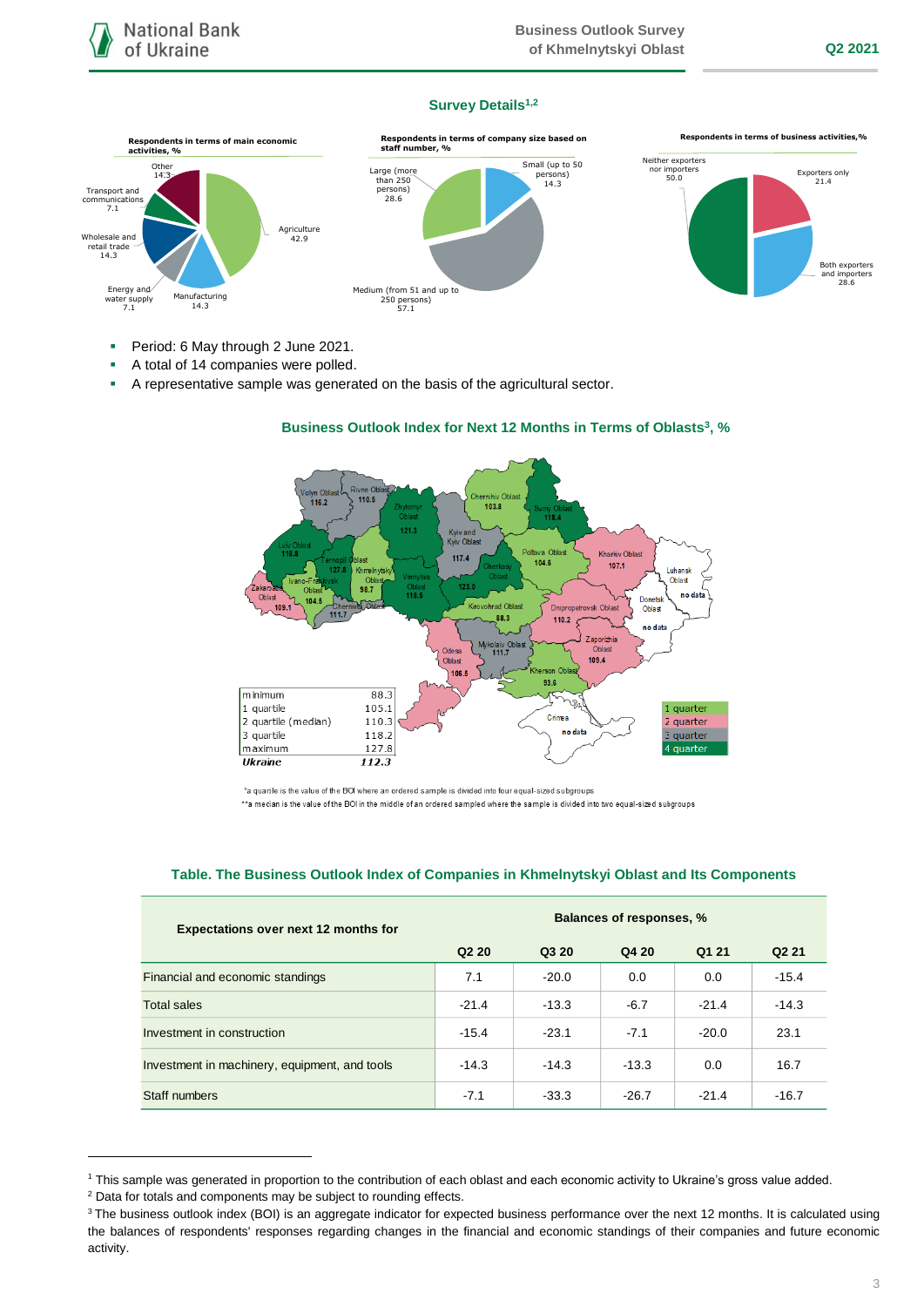

### Figure 1 Figure 2



#### **Assessment of consumer price drivers, percentage of responses**



## Figure 3 **Figure 4**

**Companies' economic activity as of the time of the survey, balance of responses**



Figure 5 **Figure 6** 



**Staff level and wage cost expectations for next 12 months, balance of responses**





**Expectations of producer prices for next 12 months, balance of responses**